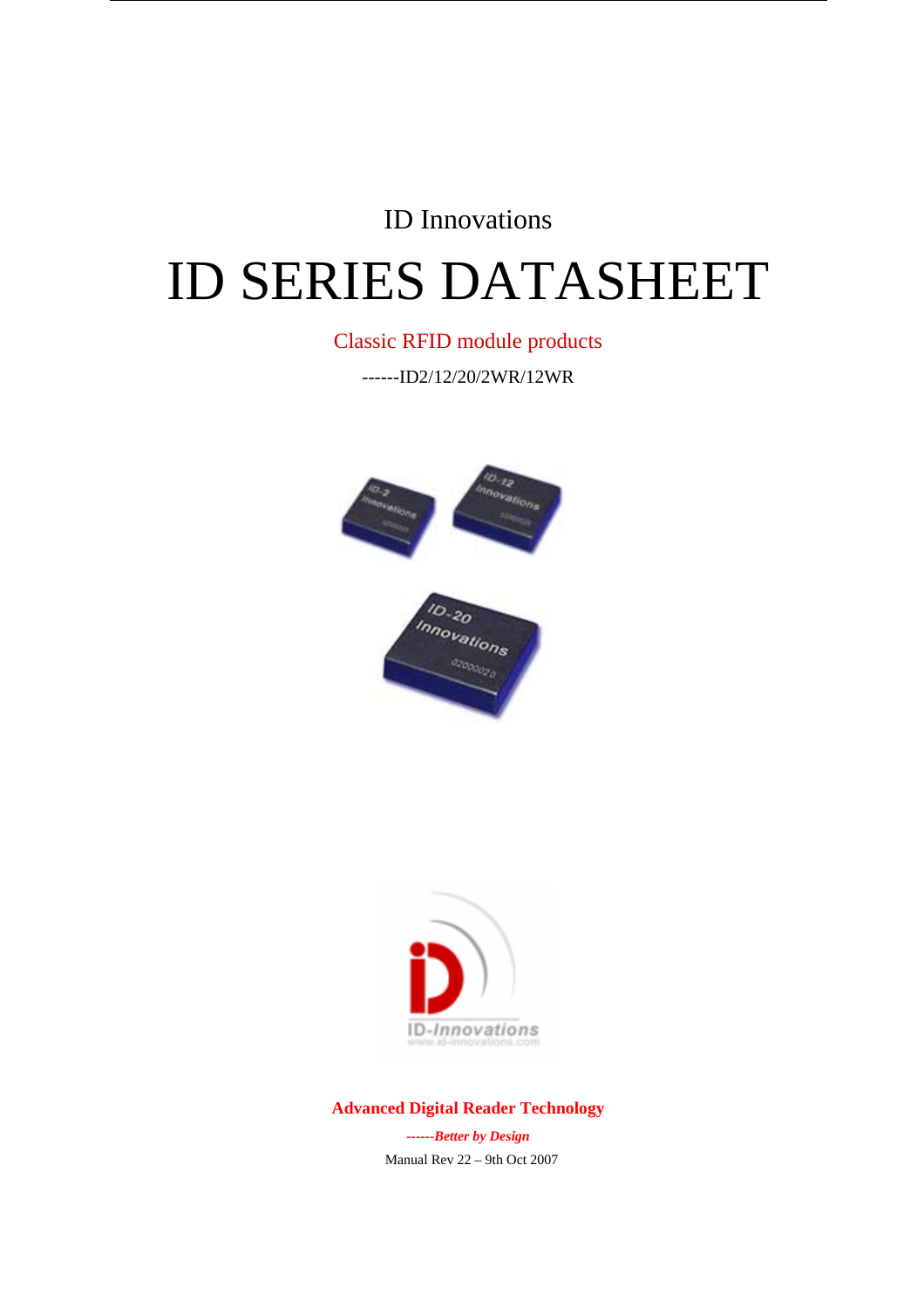

 $\mathcal{L}$ 

*Advancing RFID Reader Technology*

#### **Index**

- 1) Overview
- 2) Pin out
- 3) Read Only Devices Operational and Physical Characteristics
- 4) Pin description and Output Formats
- 5) Circuit diagram for ID2
- 6) Circuit Diagram for the ID-12/ID20
- 7) Read Write Devices
- 8) RW devices Operational and Physical Characteristics
	- 9) Data Formats ASCII, Wiegand, Magnetic ABA Track2
- 10) Typical Waveforms for Magnetic Emulation Output
	- 11) ID series Dimensions
	- 12) Designing Coils for ID2
	- 13) The Tuning Capacitor
	- 14) Voltage working for ID2 Capacitor
	- 15) Fine Tuning
	- 16) Connection Direct to a Computer
	- 17) Connection to a Processor UART
	- 18) Useful Information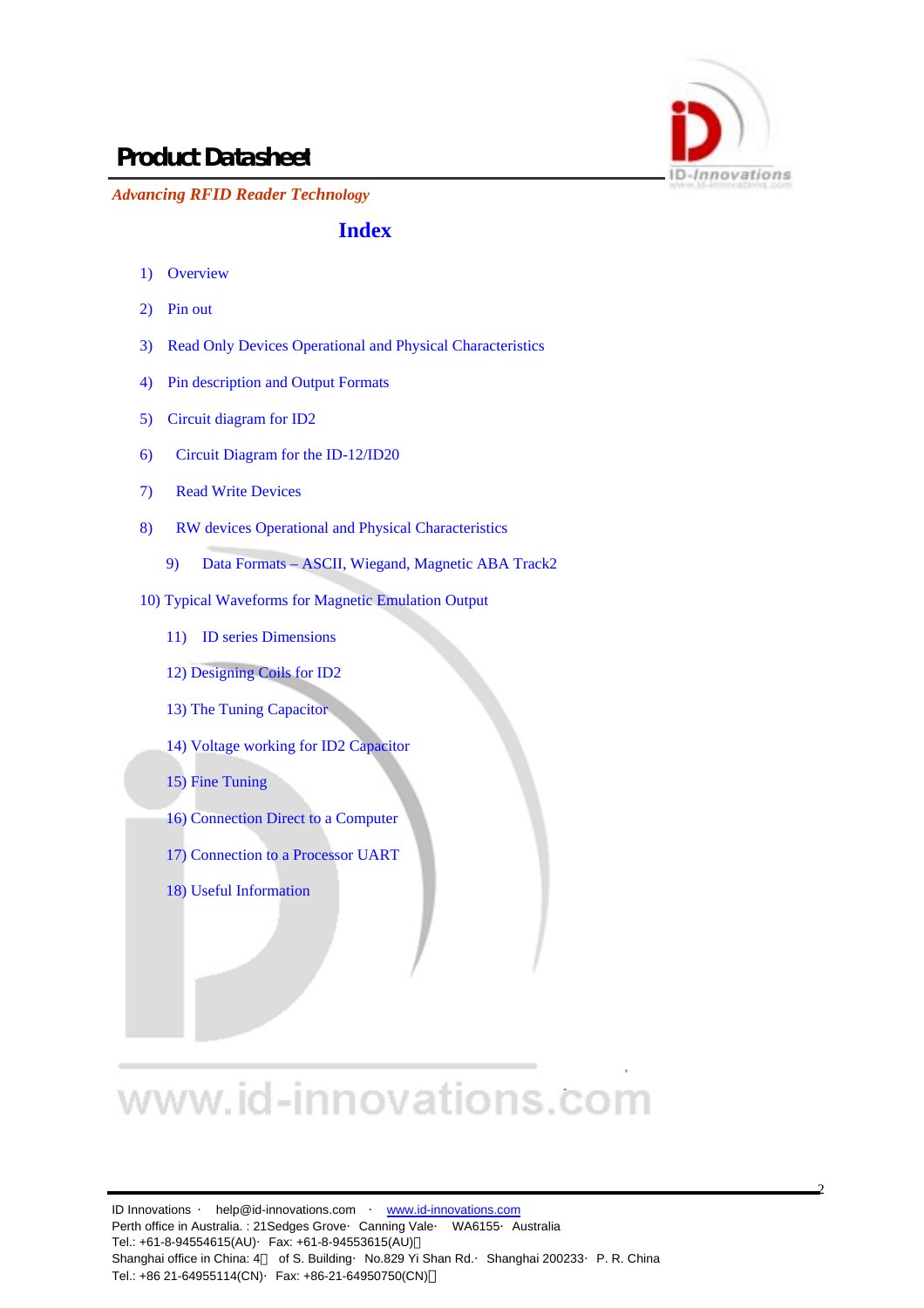*Advancing RFID Reader Technology*



#### Read only devices ID-2/ID-12 Brief Data

#### **1) Overvies**

The ID2. ID12 and ID20 are similar to the obsolete ID0, ID10 and ID15 MK(ii) series devices, but they have extra pins that allow Magnetic Emulation output to be included in the functionality. The ID-12 and ID-20 come with internal antennas, and have read ranges of 12+ cm and 16+ cm, respectively. With an external antenna, the ID-2 can deliver read ranges of up to 25 cm. All three readers support ASCII, Wiegand26 and Magnetic ABA Track2 data formats.



3

#### **2) Pin Out**

|                    | $ID2 / ID12 / ID20 PIN-OUT$ |                                                                |                                                                                                                                                                                 |
|--------------------|-----------------------------|----------------------------------------------------------------|---------------------------------------------------------------------------------------------------------------------------------------------------------------------------------|
| <b>BOTTOM VIEW</b> | 10                          | $\mathbf{1}$ .<br>2.<br>3.<br>4.<br>5.<br>6.<br>7.<br>8.<br>9. | <b>GND</b><br><b>RES</b> (Reset Bar)<br>ANT (Antenna)<br>ANT (Antenna)<br>CP<br>Future<br>+/- (Format Selector)<br>D1 (Data Pin 1)<br>D0 (Data Pin 0)<br>10. LED (LED / Beeper) |
|                    |                             | 11                                                             | $+5V$                                                                                                                                                                           |

#### **3) Read Only Devices Operational and Physical Characteristics**

| <b>Parameters</b>           | $ID-2$                        | $ID-12$                       | $ID-20$                       |
|-----------------------------|-------------------------------|-------------------------------|-------------------------------|
| <b>Read Range</b>           | N/A (no internal antenna)     | $12+cm$                       | $16+cm$                       |
| <b>Dimensions</b>           | $21$ mm x 19 mm x 6 mm        | 26 mm x 25 mm x 7 mm          | 40 mm x 40 mm x 9 mm          |
| Frequency                   | 125 kHz                       | 125 kHz                       | 125 kHz                       |
| <b>Card Format</b>          | EM 4001 or compatible         | EM 4001 or compatible         | EM 4001 or compatible         |
| Encoding                    | Manchester 64-bit, modulus 64 | Manchester 64-bit, modulus 64 | Manchester 64-bit, modulus 64 |
| <b>Power Requirement</b>    | 5 VDC @ 13mA nominal          | 5 VDC @ 30mA nominal          | 5 VDC @ 65mA nominal          |
| I/O Output Current          | $+/-200mA$ PK                 | ٠                             |                               |
| <b>Voltage Supply Range</b> | $+4.6V$ through $+5.4V$       | $+4.6V$ through $+5.4V$       | $+4.6V$ through $+5.4V$       |
|                             |                               |                               |                               |

ID Innovations · help@id-innovations.com · www.id-innovations.com Perth office in Australia. : 21 Sedges Grove Canning Vale WA6155 Australia Tel.: +61-8-94554615(AU)·Fax: +61-8-94553615(AU) Shanghai office in China: 4 of S. Building No.829 Yi Shan Rd. Shanghai 200233 P. R. China Tel.: +86 21-64955114(CN)·Fax: +86-21-64950750(CN)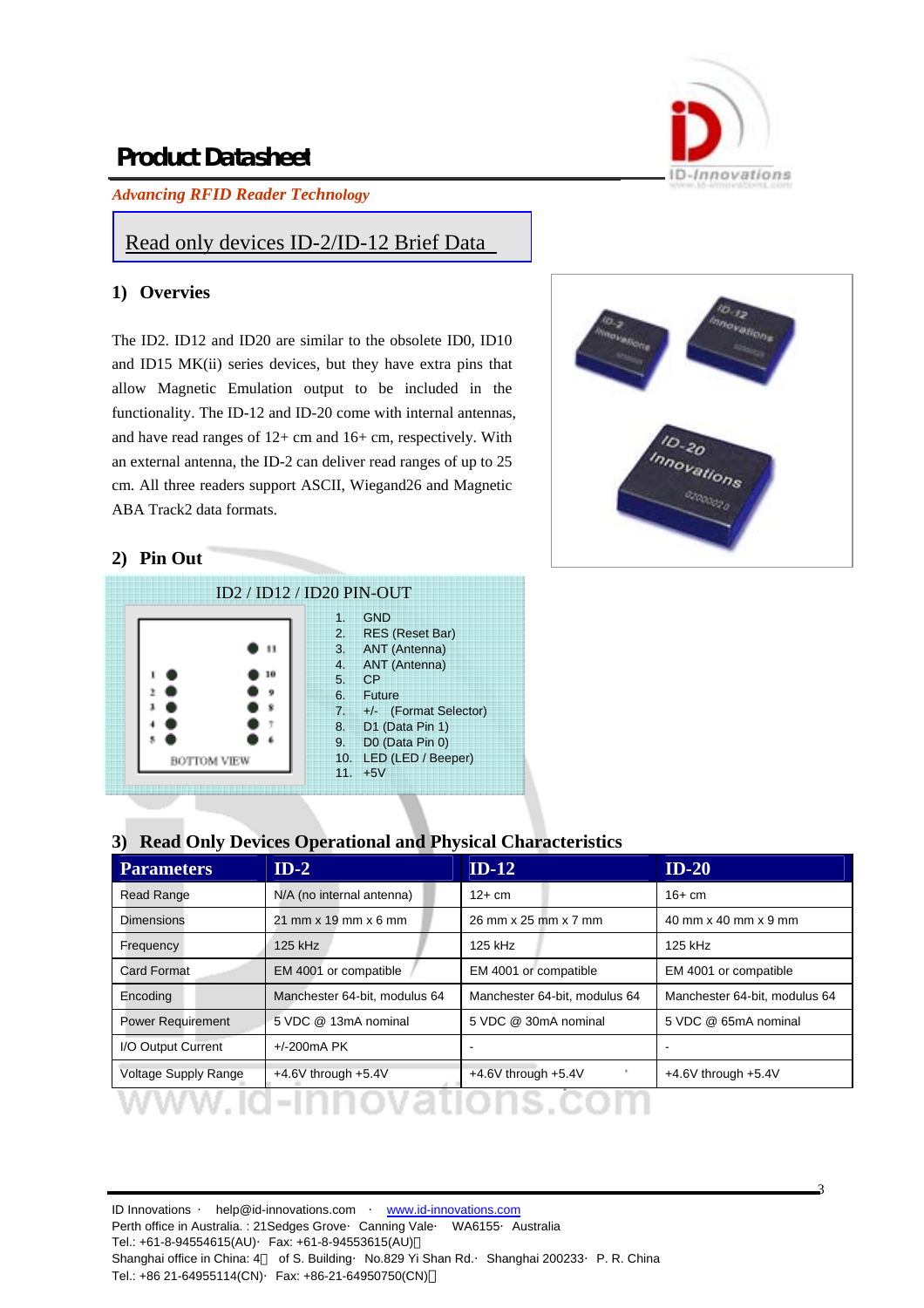

4

## **Product Datasheet**

*Advancing RFID Reader Technology*

#### **4**)**Pin Description & Output Data Formats**

| Pin<br>No.       | <b>Description</b>                          | <b>ASCII</b>               | <b>Magnet Emulation</b> | <b>Wiegand26</b> |
|------------------|---------------------------------------------|----------------------------|-------------------------|------------------|
| Pin 1            | Zero Volts and Tuning Capacitor<br>Ground   | GND 0V                     | GND 0V                  | GND 0V           |
| Pin <sub>2</sub> | Strap to $+5V$                              | <b>Reset Bar</b>           | <b>Reset Bar</b>        | <b>Reset Bar</b> |
| Pin <sub>3</sub> | To External Antenna and Tuning<br>Capacitor | Antenna                    | Antenna                 | Antenna          |
| Pin 4            | <b>To External Antenna</b>                  | Antenna                    | Antenna                 | Antenna          |
| Pin <sub>5</sub> | <b>Card Present</b>                         | No function                | Card Present *          | No function      |
| Pin <sub>6</sub> | <b>Future</b>                               | <b>Future</b>              | <b>Future</b>           | <b>Future</b>    |
| Pin 7            | Format Selector (+/-)                       | Strap to GND               | Strap to Pin 10         | Strap to $+5V$   |
| Pin <sub>8</sub> | Data 1                                      | <b>CMOS</b>                | Clock *                 | One Output *     |
| Pin 9            | Data 0                                      | <b>TTL Data (inverted)</b> | $\ast$<br>Data          | Zero Output *    |
| <b>Pin 10</b>    | 3.1 kHz Logic                               | Beeper / LED               | Beeper / LED            | Beeper / LED     |
| <b>Pin 11</b>    | DC Voltage Supply                           | $+5V$                      | $+5V$                   | $+5V$            |

\* Requires 4K7 Pull-up resistor to +5V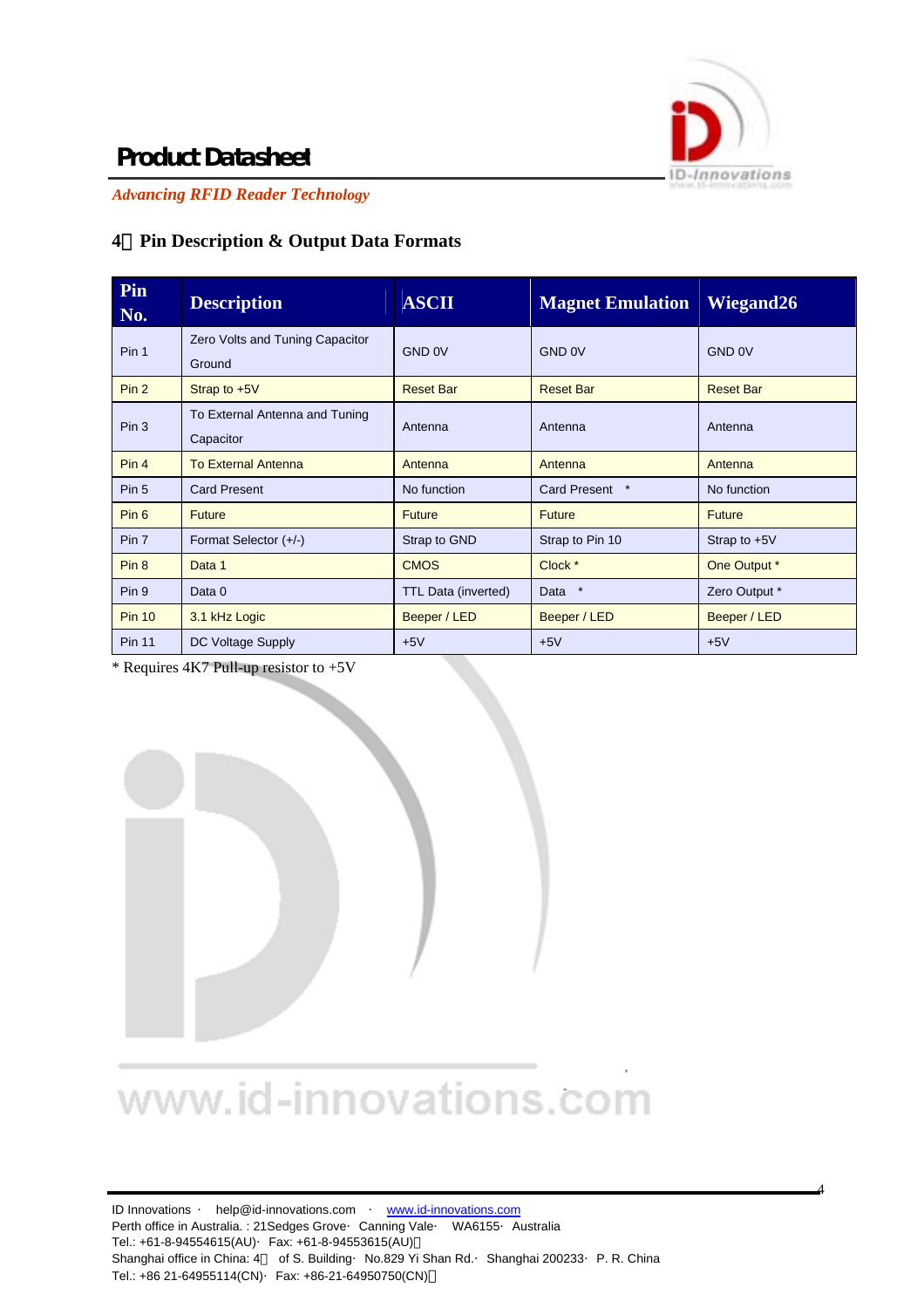

 $\overline{\phantom{a}}$ 

## **Product Datasheet**

*Advancing RFID Reader Technology*

### **5) Circuit Diagram for the ID2**



#### **6) Circuit Diagram for the ID-12/ID20**

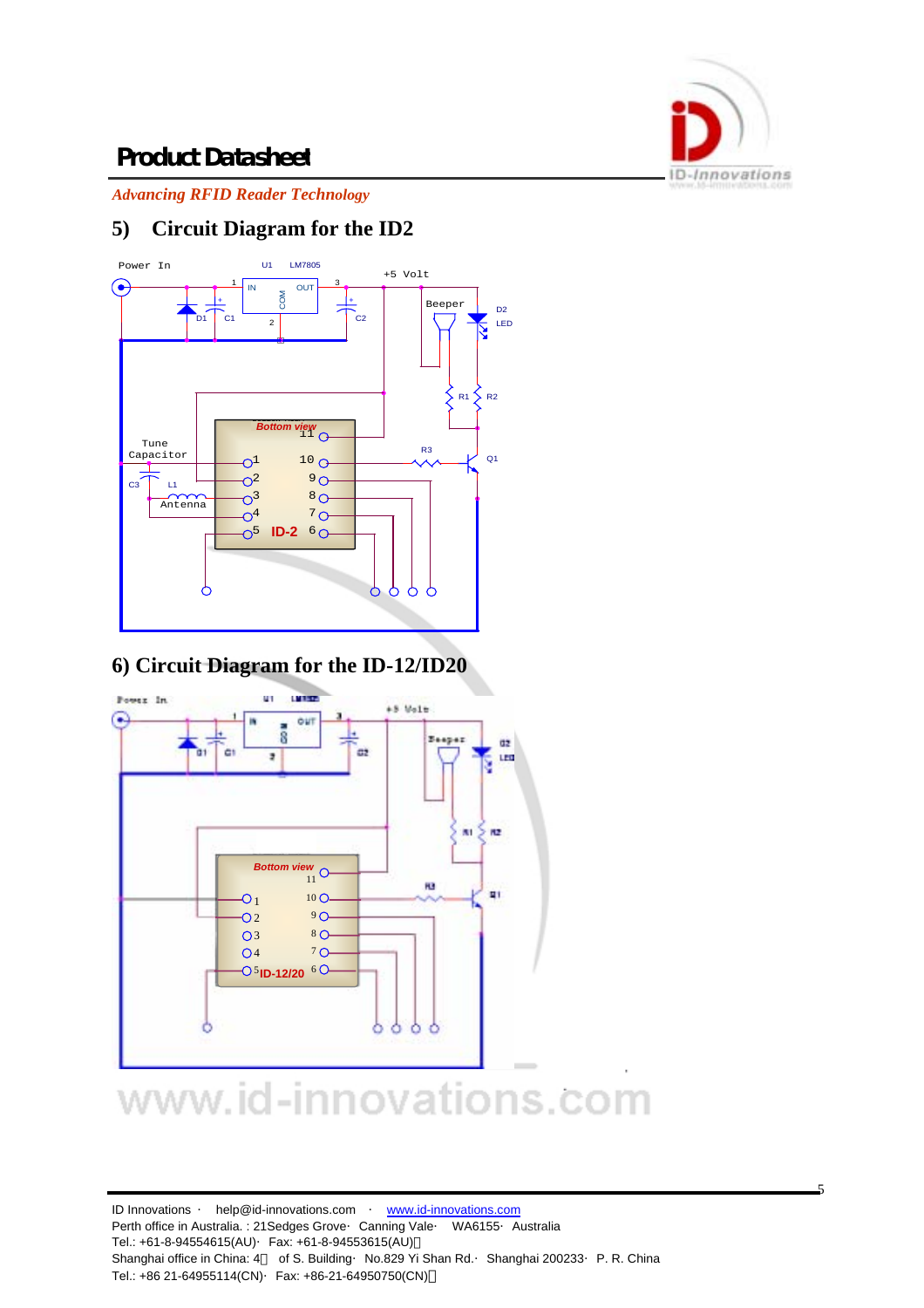

#### *Advancing RFID Reader Technology*

#### 7) Read Write Devices ID-2RW/ID-12RW Brief Data

The ID2-RW, ID12-RW and ID15-RW are a new series of Read/Write modules for the Temec Q5 tag. It has full functionality including password. They contain built-in algorithms to assist customers programming the popular Sokymat Unique type tag. Password protection is allowed. Control is via a host computer using a simple terminal program such as hyper terminal or Qmodem.





#### *Operational and Physical Characteristics*

| <b>Parameters</b>           | $ID-2RW$                       | <b>ID-12RW</b>                                           | <b>ID-20RW</b>                                           |
|-----------------------------|--------------------------------|----------------------------------------------------------|----------------------------------------------------------|
| <b>Read Range</b>           | N/A (no internal antenna)      | 12+ cm (Unique Format)                                   | 15+ cm (Unique Format)                                   |
| <b>Dimensions</b>           | $21$ mm x $19$ mm x 6 mm       | $26 \text{ mm} \times 25 \text{ mm} \times 7 \text{ mm}$ | $40 \text{ mm} \times 40 \text{ mm} \times 9 \text{ mm}$ |
| Frequency                   | 125 kHz                        | $125$ kHz                                                | $125$ kHz                                                |
| <b>Card Format</b>          | Temec Q5555                    | Temec Q5555                                              | Temec Q5555                                              |
| Read Encoding               | Manchester modulus 64          | Manchester modulus 64                                    | Manchester modulus 64                                    |
| <b>Power Requirement</b>    | 5 VDC @ 13mA nominal           | 5 VDC @ 30mA nominal                                     | 5 VDC @ 50mA nominal                                     |
| I/O Output Current          | $+/-200mA$ PK                  | $\overline{\phantom{a}}$                                 |                                                          |
| <b>Voltage Supply Range</b> | $+4.6V$ through $+5.4V$        | $+4.6V$ through $+5.4V$                                  | $+4.6V$ through $+5.4V$                                  |
| Coil Detail                 | $L = 0.6mH - 1.5mH, Q = 15-30$ | $\overline{\phantom{a}}$                                 |                                                          |
|                             |                                |                                                          |                                                          |

#### **Description**

A simple terminal program such as Qmodem or Hyper-terminal can be used to send commands to the module. The blocks are individually programmable. The command interface is simple to use and easily understood. The programmer also has two types of internal reader. One of these is provided to read Sokymat 'Unique' type tag configuration. The module does not require a MAX232 type chip interface. The module does **not** need an RS232 interface such as a MAX232 IC. The input pin7 goes to the computer through a 4k7 resistor and the output

goes to the computer through a 100R resistor.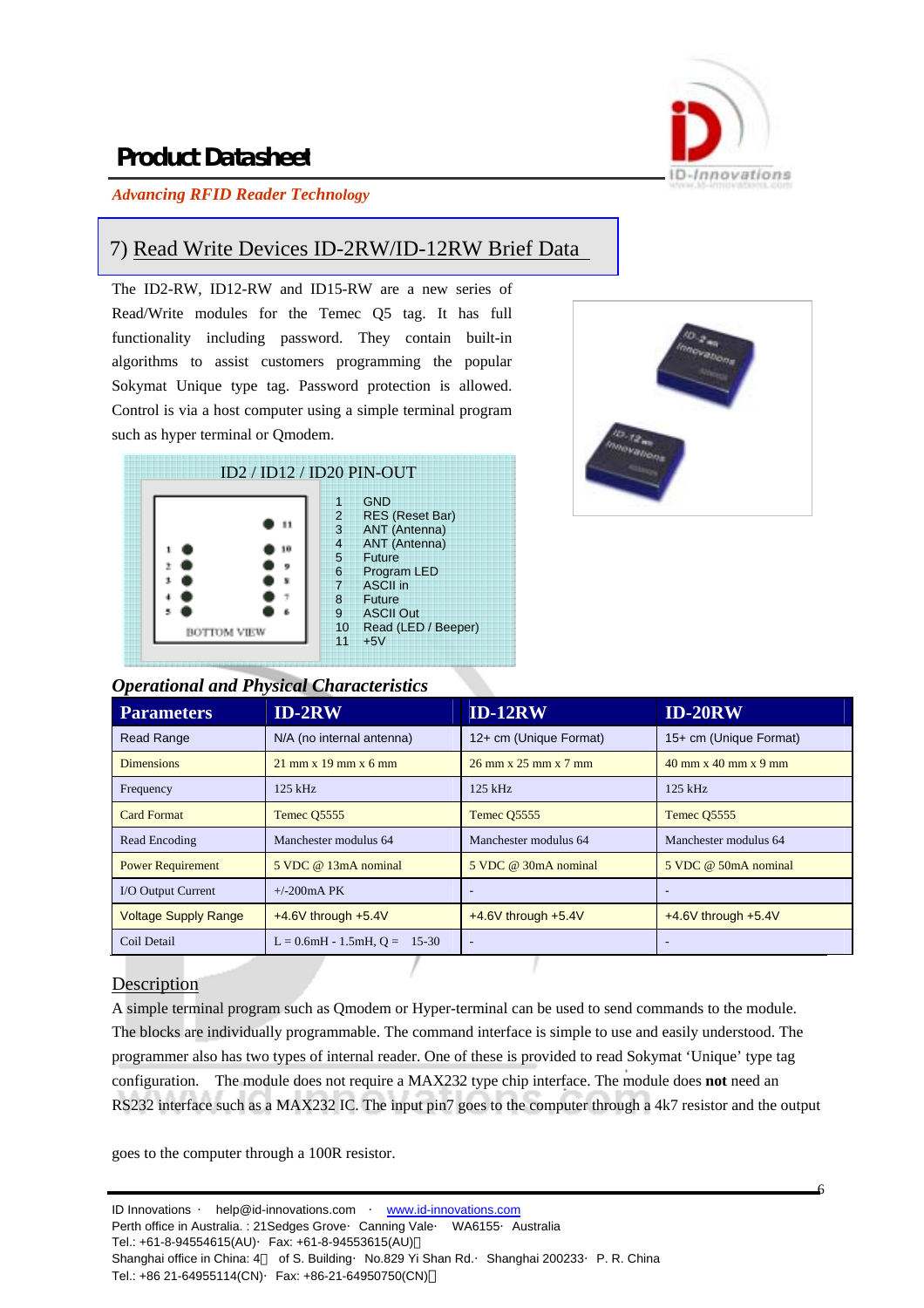

7

## **Product Datasheet**

*Advancing RFID Reader Technology*

#### **9) DATA FORMATS**

#### Output Data Structure – ASCII

| $CR$   LF<br>DATA (10 ASCII) | STX(02h) |  | CHECK SUM (2 ASCII) |  |  | ETX(03h) |
|------------------------------|----------|--|---------------------|--|--|----------|
|------------------------------|----------|--|---------------------|--|--|----------|

[The 1byte (2 ASCII characters) Check sum is the "Exclusive OR" of the 5 hex bytes (10 ASCII) Data characters.]

#### Output Data Structure – Wiegand26

|                 |   |  |   |   |              | $\overline{ }$ |                  |   |   |   | 10 <sup>1</sup> 12 |              | 14 I | 15 | 16 <sup>1</sup> | 17 <sup>1</sup> | 18 | 19 <sup>1</sup> | 20 | 21<br>$\sim$ 1 | ົາາ | $23 \mid 24 \mid 25$ | 26 <sup>1</sup> |
|-----------------|---|--|---|---|--------------|----------------|------------------|---|---|---|--------------------|--------------|------|----|-----------------|-----------------|----|-----------------|----|----------------|-----|----------------------|-----------------|
|                 | Е |  | Ε | E | $\mathbf{r}$ | E              | E                | E | E | E | $\mathbf{E}$       | $\mathbf{E}$ |      |    |                 |                 |    |                 |    |                |     |                      |                 |
| Even parity (E) |   |  |   |   |              |                | Odd parity $(O)$ |   |   |   |                    |              |      |    |                 |                 |    |                 |    |                |     |                      |                 |

 $P =$  Parity start bit and stop bit

#### **Output Data Magnetic ABA Track2**

| _______<br>.    |   | ---- |   |                        |                              |
|-----------------|---|------|---|------------------------|------------------------------|
| Zeros<br>eading | ັ | Jata | ⊷ | $\cap$ D<br><b>LUI</b> | Zeros<br><b>Ending</b><br>10 |
|                 |   |      |   |                        |                              |

[SS is the Start Character of 11010, ES is the end character of 11111, LRC is the Longitudinal Redundancy Check.]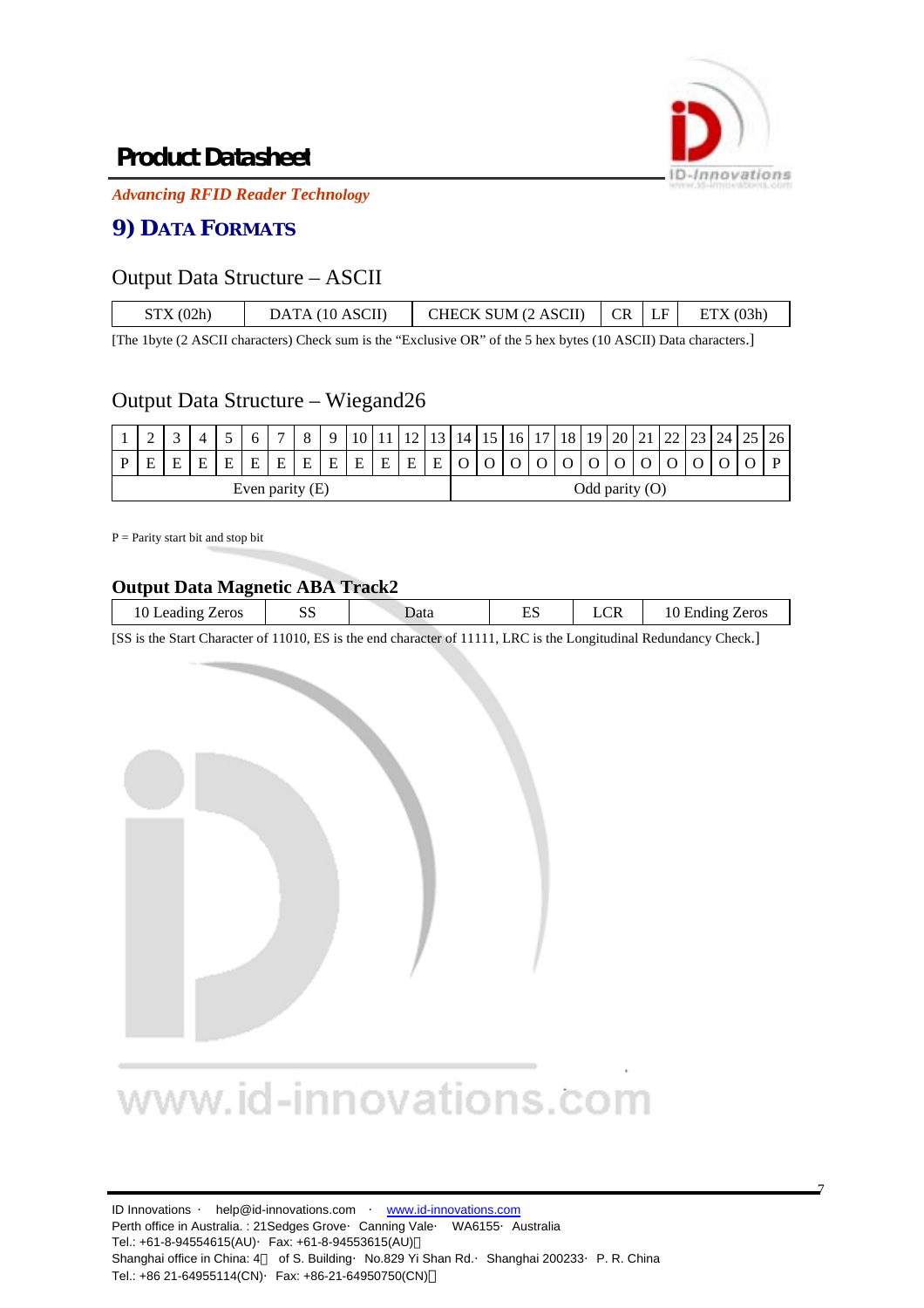

 $\mathbf{Q}$ 

## **Product Datasheet**

#### **10) Magnetic Emulation Waveforms** *Advancing RFID Reader Technology*



#### **Start and End Sequences For Magnetic Timing**



The magnetic Emulation Sequence starts with the Card Present Line going active (down). There next follows 10 clocks with Zero '0' data. At the end of the 10 leading clocks the start character (11010) is sent and this is followed by the data. At the end of the data the end character is sent followed by the LCR. Finally 10 trailing clocks are sent and the card present line is raised.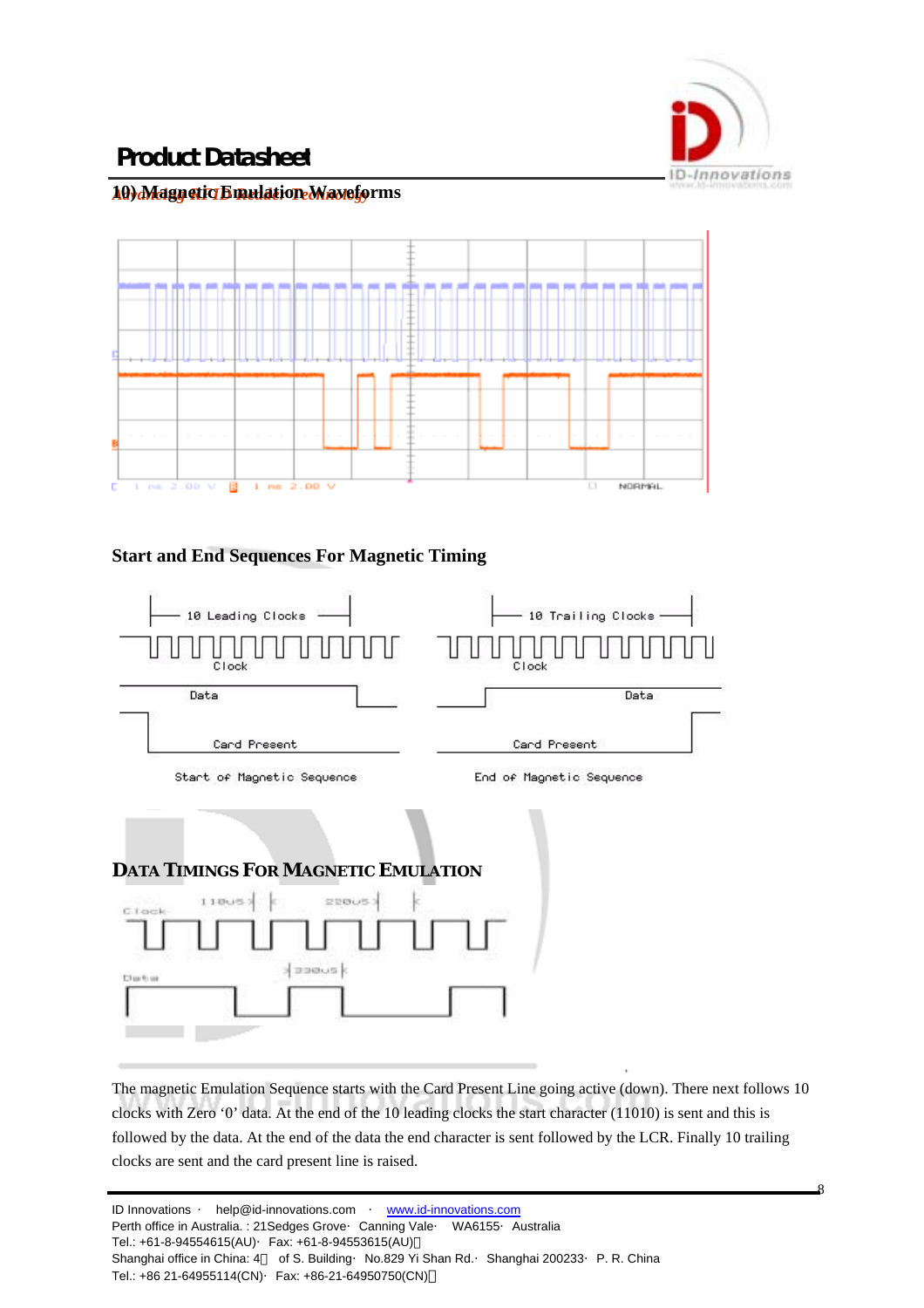

 $\Omega$ 

## **Product Datasheet**

The data bit **RFID Reapproximately 330uS**. The approximate clock duration is 110uS. Because of the symmetry data can be clocked off either the rising or falling edge of the clock.

#### **11)Dimensions (Top View) (mm)**





|               |      | $ID-0/ID-2wr$ |      |      | $ID-10/ID-12wr$ |      | $ID-15/ID-20wr$ |      |      |  |  |
|---------------|------|---------------|------|------|-----------------|------|-----------------|------|------|--|--|
|               | Nom. | Min.          | Max. | Nom. | Min.            | Max. | Nom.            | Min. | Max  |  |  |
| A             | 12.0 | 11.6          | 12.4 | 12.0 | 11.6            | 12.4 | 12.0            | 11.6 | 12.4 |  |  |
| B             | 8.0  | 7.6           | 8.4  | 8.0  | 7.6             | 8.4  | 8.0             | 7.6  | 8.4  |  |  |
| $\mathcal{C}$ | 15.0 | 14.6          | 15.4 | 15.0 | 14.6            | 15.4 | 15.0            | 14.6 | 15.4 |  |  |
| D             | 20.5 | 20.0          | 21.5 | 25.3 | 24.9            | 25.9 | 40.3            | 40.0 | 41.0 |  |  |
| E             | 18.5 | 18.0          | 19.2 | 20.3 | 19.8            | 20.9 | 27.8            | 27.5 | 28.5 |  |  |
| F             | 14.0 | 13.0          | 14.8 | 16.3 | 15.8            | 16.9 | 22.2            | 21.9 | 23.1 |  |  |
| G             | 22.0 | 21.6          | 22.4 | 26.4 | 26.1            | 27.1 | 38.5            | 38.2 | 39.2 |  |  |
| P             | 2.0  | 1.8           | 2.2  | 2.0  | 1.8             | 2.2  | 2.0             | 1.8  | 2.2  |  |  |
| H             | 5.92 | 5.85          | 6.6  | 6.0  | 5.8             | 6.6  | 6.8             | 6.7  | 7.0  |  |  |
| J             | 9.85 | 9.0           | 10.5 | 9.9  | 9.40            | 10.5 | 9.85            | 9.4  | 10.6 |  |  |
| W             | 0.66 | 0.62          | 0.67 | 0.66 | 0.62            | 0.67 | 0.66            | 0.62 | 0.67 |  |  |

Note – measurements do not include any burring of edges.

*NOTICE - Innovated Devices reserve the right to change these specifications without prior notice.* 

## 12) Designing Coils for ID2<br> **12** OVations COM

(Note that the ID12 and ID20 have an internal antenna and do not require external tuning components)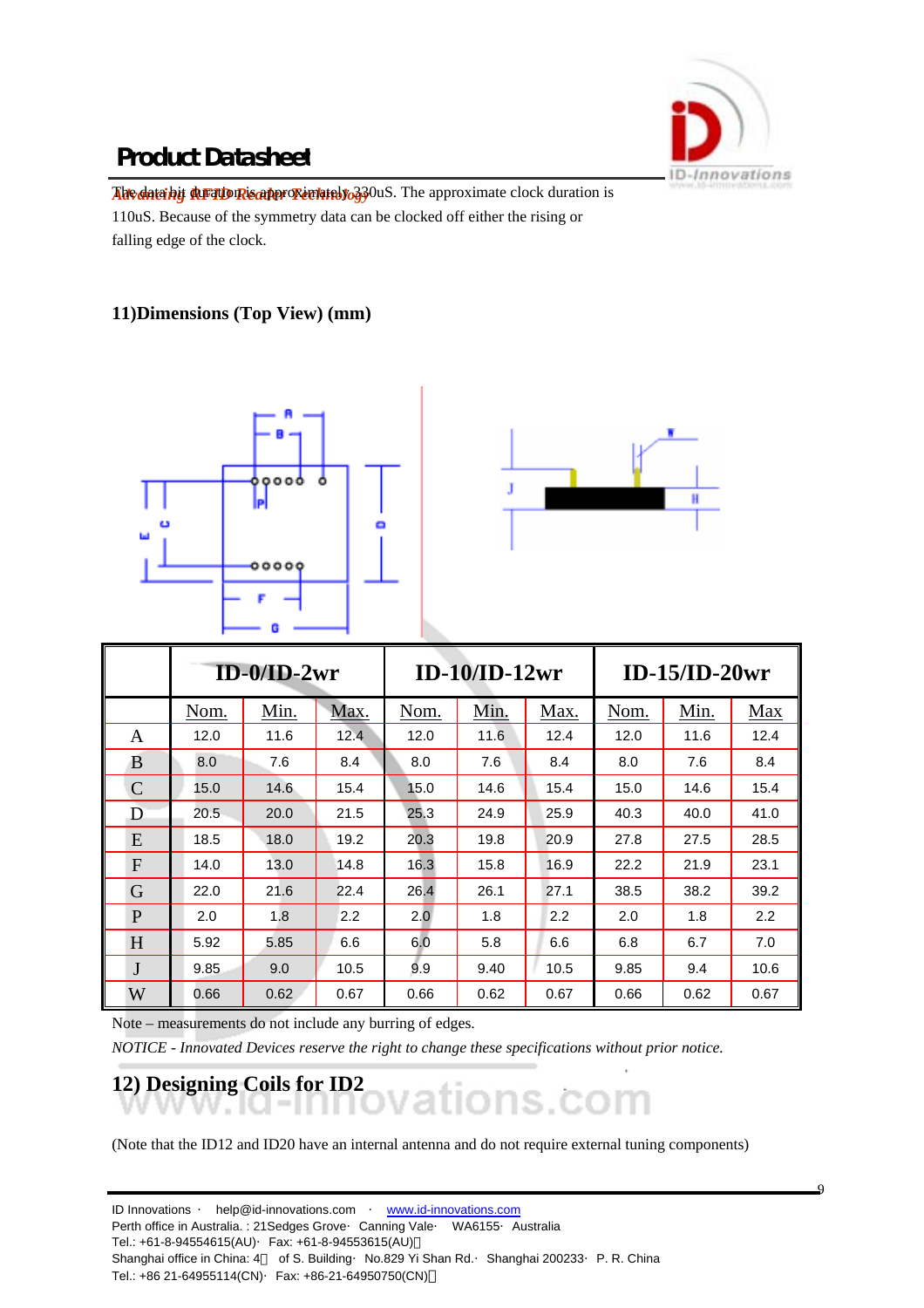

#### *Advancing RFID Reader Technology*

The recommended Inductance is 1.08mH to be used with an internal tuning

capacitor of 1n5. In general the bigger the antenna the better, provided the reader is generating enough field strength to excite the tag. The ID-2 is relatively low power so a maximum coil size of 15x15cm is recommended if it is intended to read ISO cards. If the reader is intended to read glass tags the maximum coil size should be smaller, say 10x10cm.

There is a science to determine the exact size of an antenna but there are so many variables that in general it is best to get a general idea after which a degree of 'Try it and see' is unavoidable.

If the reader is located in a position where there is a lot of heavy interference then less range cannot be avoided. In this situation the coil should be made smaller to increase the field strength and coupling.

It is difficult to give actual examples of coils for hand wounding because the closeness and tightness of the winding will significantly change the inductance. A professionally wound coil will have much more inductance than a similar hand wound coil.

For those who want a starting point into practical antenna winding it was found that 63 turns on a 120mm diameter former gave an inductance of 1.08mH. For those contemplating adding an additional tuning capacitor it was found that 50 turns on a 120mm diameter former gave 700uH. The wire diameter is not important. Anybody who wishes to be more theoretical we recommend a trip to the Microchip Website where we found an application sheet for Loop Antennas. http://ww1.microchip.com/downloads/en/AppNotes/00831b.pdf

### **13)The Tuning Capacitor**

It is recommended that the internal 1n% capacitor is used for tuning, however a capacitor may be also be added externally. The combined capacitance should not exceed 2n7. Do not forget that the choice of tuning capacitor can also substantially affect the quality of your system. The Id12 is basically an ID2 with an internal antenna. The loss in an ID12 series antenna is required to be fairly high to limit the series current. A low Q will hide a lot of the shortcomings of the capacitor, but for quality and reliability and repeatability the following capacitors are recommend.

| Polypropylene | Good Readily available. Ensure AC voltage at 125kHz is sufficient. |
|---------------|--------------------------------------------------------------------|
| COG/NPO       | Excellent. Best Choice                                             |
| Silver Mica   | Excellent but expensive                                            |

Polycarbonate Good Readily available. Ensure AC voltage at 125kHz is sufficient.

# **14) Voltage Working**.

A capacitor capable of withstanding the RMS voltage at 125KHz MUST be chosen. The working voltage will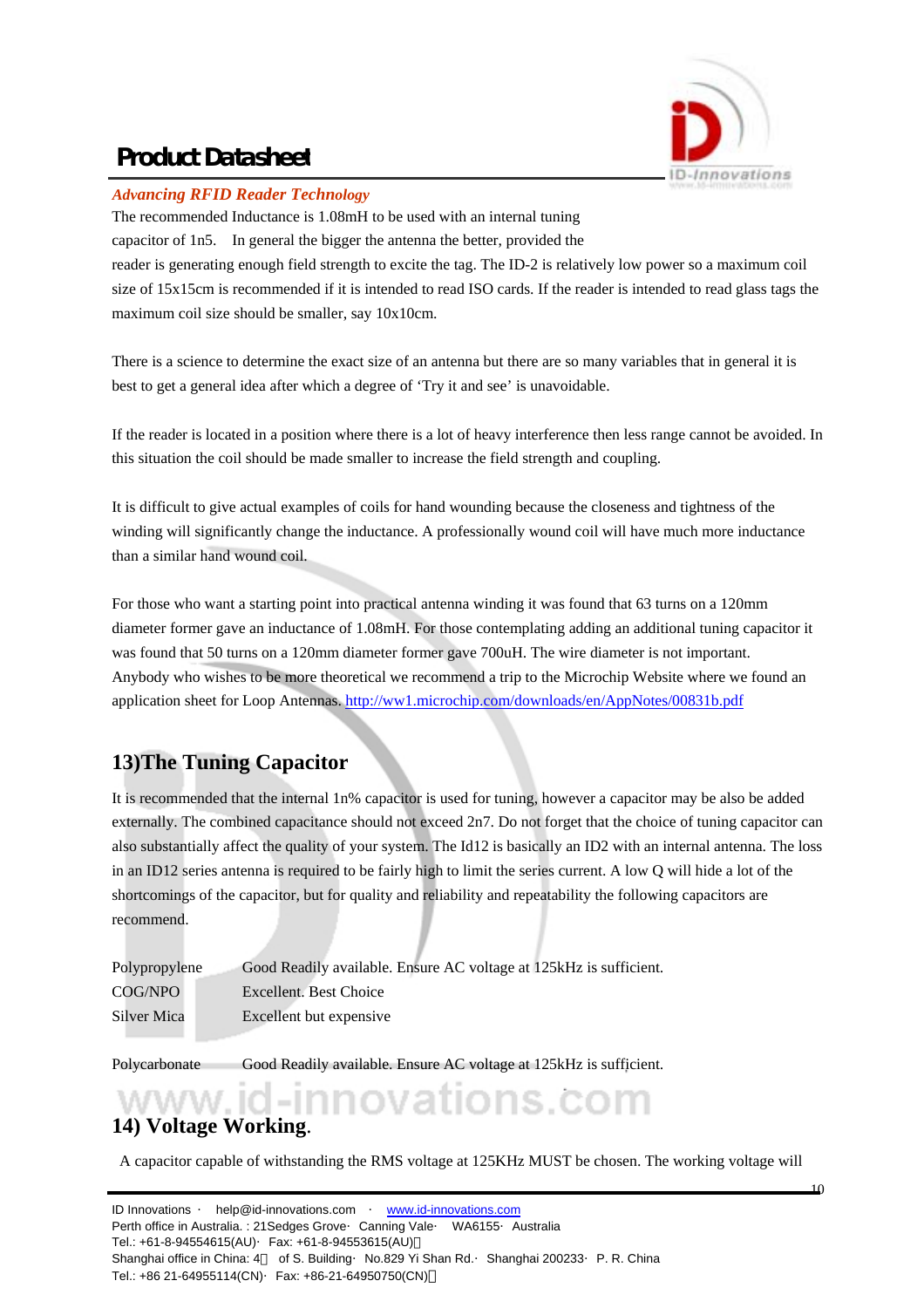

depend on the FUD Rugnler suggest the designer start with rugged 1n5 Polypropylene 630v capacitor to do his experiments and the come down to a suitable size/value. The capacitor manufacturer will supply information on their capacitors. Do not simply go by the DC voltage. This means little. A tolerance of 2% is preferable. A tolerance of 5% is acceptable.

### **15) Fine Tuning**

We recommend using an oscilloscope for fine-tuning. Connect the oscilloscope to observe the 125KHz AC voltage across the coil. Get a sizeable piece of ferrite and bring it up to the antenna loop. If the voltage increases then you need more inductance (or more capacitance). If the voltage decreases as you bring the ferrite up to the antenna then the inductance is too great. If you have no ferrite then a piece of aluminum sheet may be used for testing in a slightly different way. Opposing currents will flow in the aluminum and it will act as a negative inductance. If the 125kH AC voltage increases as the aluminum sheet approaches the antenna then the inductance is too high. Note it may be possible that the voltage will first maximize then decrease. This simply means that you are near optimum tuning. If you are using ferrite then the coil is a little under value and if you are using an aluminum sheet then the coil is a over under value.

#### **16) Connection direct to a computer.**

Direct connection to a computer RS232 can be made by connecting Pin8 to a 1k series resistor and connecting the other end of the resistor to the computer RS232 input. The mode is called pseudo RS232. On a standard D9 socket, connect the output of the ID2/12/20 via the series 1k to pin 2 of the D-type. Connect the ground to Pin5 on the D-type.

### **17) Connection to a Processor UART**

Direct connection can be made to a UART RX input from Pin9 of the ID2/12/20 module. There is no need for a 1k protection resistor, but a 1k resistor will make the circuit safer for testing and reduce EM noise.

#### **18) Useful Information**

For general testing we suggest the user downloads the Bray 'terminal v1b – 20030217' It is free and ideal for testing systems. As well as the usual selection of baud rate, parity and handshaking the user can display the data in Decimal, Hexadecimal or Binary or all three and it is easy to use. **http://bray.velenje.cx/avr/terminal Helpline:** If you have any technical queries please contact your local distributor, they have all the technical resources to help you and support you. Where no local distributor exists, our technical helpline may be contacted by writing to **help@ID-Innovations.com** 

**Disclaimer**: The information in this document is provided in connection with ID-Innovations products. No license, express or implied, by estoppel or otherwise, to any intellectual property right is granted by this document or in connection with the sale of ID-Innovations products. **Except as set forth in ID-Innovations**